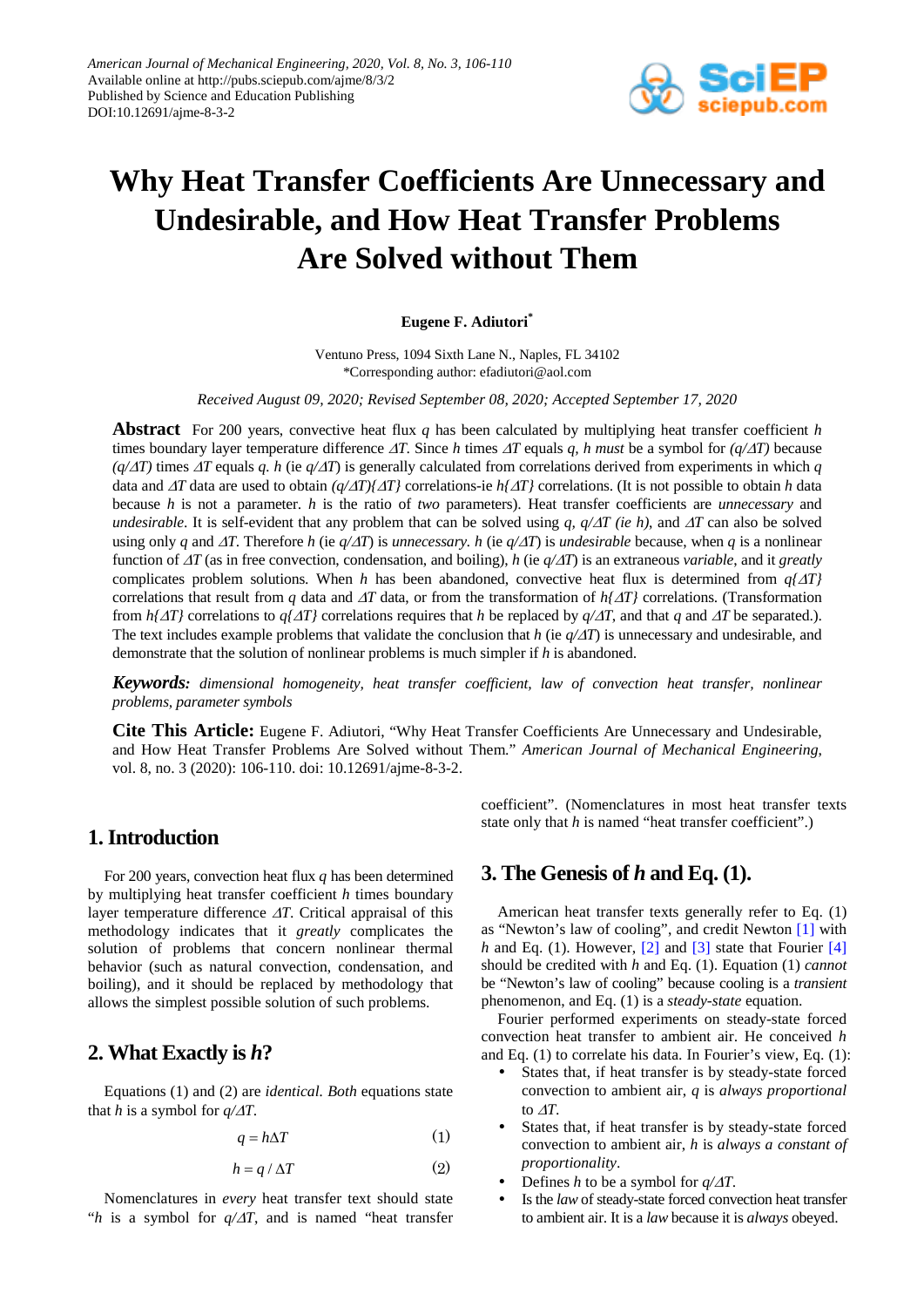## **4. The Modern Meaning of Eq. (1) and** *h***.**

Sometime near the beginning of the twentieth century, it was decided to apply Eq. (1) to *nonlinear* forms of convection heat transfer such as natural convection, condensation, and boiling. This decision had the following effects on the meaning of Eq. (1) and *h*:

- Equation (1) no longer meant that the relationship between *q* is always proportional to  $\Delta T$ . It thereafter meant that the relationship between *q* and  $\Delta T$  may be proportional or *nonlinear*.
- Equation (1) no longer meant that *h* is always a proportionality constant. It thereafter meant that *h* may be a proportionality constant or a variable dependent on ∆*T*.
- Equation (1) continued to define *h* to be a symbol for *q/*∆*T*.

# **5. Why the Modern Eq. (1) is** *neither* **an Equation** *nor* **a Law**

It is self-evident that a proportional equation *cannot* describe nonlinear behavior. Therefore Eq. (1) ceased to be an equation when it began to apply to nonlinear behavior. Because Eq. (1) ceased to be an equation, it ceased to be a law. There has in fact been *no* law of convective heat transfer since Eq. (1) ceased to be a law.

### **6. Why** *h* (ie  $q/\Delta T$ ) is Unnecessary

*h* (ie *q/*∆*T*) is *unnecessary* because, if a problem can be solved using *q, q/* $\Delta T$  *(ie h)*, and  $\Delta T$ , it can also be solved using only *q* and  $\Delta T$ .

# **7. Why** *h* (ie  $q/\Delta T$ ) is Undesirable

If the relationship between *q* and ∆*T* is proportional (as in forced convection heat transfer to one phase fluids), *h* (ie *q/*∆*T*) is a *constant*, and Eq. (1) contains the *two* variables *q* and ∆*T*. But if the relationship is nonlinear (as in free convection, condensation, and boiling), *h* (ie  $q/\Delta T$ ) is a *variable*, and Eq. (1) contains the *three* variables *q, h* (ie  $q/\Delta T$ ), and  $\Delta T$ .

*h* (ie  $q/\Delta T$ ) is undesirable because, if the relationship between *q* and  $\Delta T$  is nonlinear, *h* (ie  $q/\Delta T$ ) is an extraneous *variable* that *greatly* complicates solutions.

# **8. How Convective Heat Flux Is Calculated after** *h* **Has Been Abandoned**

After *h* has been abandoned, *q* is calculated from *q{*∆*T}* correlations based on *q* data and ∆*T* data, or from *q{*∆*T}* correlations obtained by the transformation of *h{*∆*T}* correlations. (The transformation requires that *h* be replaced by  $q/\Delta T$ , and that q and  $\Delta T$  be separated.)

# **9. How to Eliminate** *h* **(ie**  $q/\Delta T$ **) in Heat Transfer Texts**

In order to eliminate *h* in heat transfer texts, substitute *q/*∆*T* for *h* and for *k/t* in *all* equations that implicitly or explicitly include  $h$ , then separate  $q$  and  $\Delta T$ . For example, Eq. (5) is used to analyze heat transfer between two fluids separated by a flat wall. (*U* is overall heat transfer coefficient  $q/\Delta T_{total}$ ,  $t_{wall}$  is wall thickness,  $k_{wall}$  is thermal conductivity of the wall.)

$$
U = (1/h_1 + t_{wall} / k_{wall} + 1/h_2)^{-1}
$$
 (5)

To separate *q* and ∆*T* in Eq. (5):

- Substitute  $q/\Delta T_{total}$  for *U*. Substitute  $q/\Delta T_1$  for  $h_1$  and  $q/\Delta T_2$  for  $h_2$ .
- Substitute *q/*∆*Twall* for *kwall/twall*.
- Separate *q* and  $\Delta T$ , resulting in Eq. (6).

$$
\Delta T_{total} = \Delta T_1 \{q\} + \Delta T_{wall} \{q\} + \Delta T_2 \{q\}.
$$
 (6)

Equations (5) and (6) are *identical*-they differ *only* in form. Therefore, *any* problem that can be solved using Eq. (5) *and h* can also be solved using Eq. (6) and *not h*.

Equation (7) is a heat transfer coefficient correlation often used in the analysis of forced convection heat transfer. (*Nu* is Nusselt number, *D* is diameter, *Re* is Reynolds number, *Pr* is Prandtl number.) To separate *q* and ∆*T* in Eq. (7), replace *Nu* with *qD/*∆*Tk*, then separate *q* and  $\Delta T$ , resulting in Eq. (8a) or (8b).

$$
Nu \equiv qD / \Delta Tk = bRe^c Pr^d \tag{7}
$$

$$
q\{\Delta T\} = b(\Delta T k / D)Re^{c} Pr^{d}
$$
 (8a)

$$
\Delta T\{q\} = (qD/k)(bRe^c Pr^d)^{-1}.
$$
 (8b)

# **10. Without using** *h***, Solve a Heat Transfer Problem in Which the Relationship between** *q* **and** ∆*T* **is Proportional (as in Forced Convection Heat Transfer)**

#### **10.1. Problem 1, Statement**

Without using *h*, calculate the heat flux through a flat wall that separates Fluids 1 and 2.

#### **10.2. Problem 1, Given**

Parameter dimension units are specified in Nomenclature.

$$
T_1 = 440\tag{9}
$$

 $T_2 = 85$  (10)

$$
\Delta T_1 = .05q \tag{11}
$$

$$
\Delta T_w = .01q \tag{12}
$$

$$
\Delta T_2 = .025q \tag{13}
$$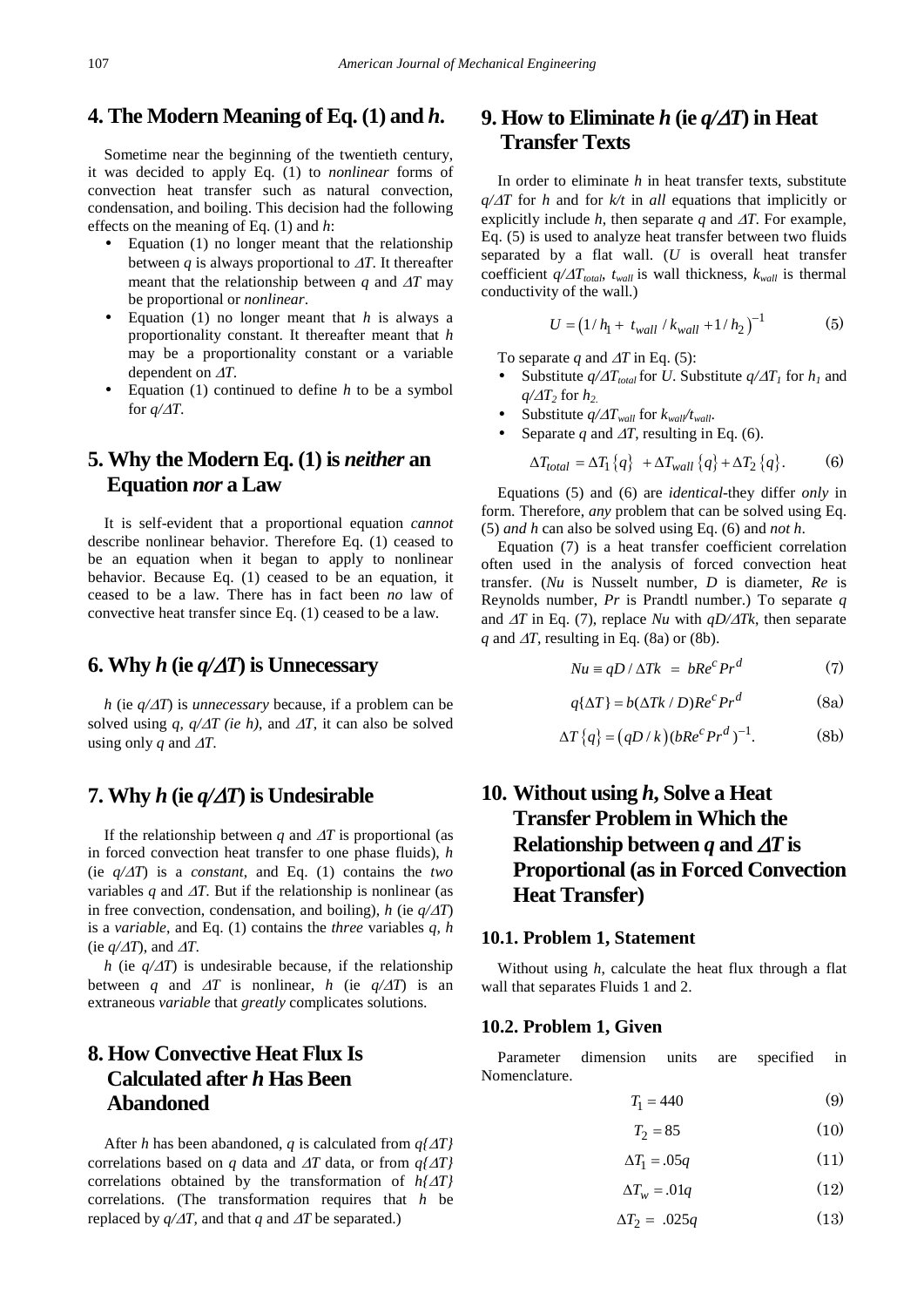$$
\Delta T_{total} = \Delta T_1 \{q\} + \Delta T_{wall} \{q\} + \Delta T_2 \{q\}. \tag{14}
$$

#### **10.3. Problem 1, Analysis and Solution**

Combine Eqs. (11 to (14), resulting in Eq. (15).

$$
(440 - 85) = .05q + .01q + .025q = .085q \quad (15)
$$

$$
q = 355/.085 = 4,180.
$$
 (16)

#### **10.4. Problem 1, Conclusions**

Problem 1 is simple to solve whether *h* is or is not used in the solution because *q/*∆*T* is a constant. Consequently the problem solution contains two thermal variables whether *h* is or is not used in the solution.

# **11. Without Using** *h***, Solve a Heat Transfer Problem in which the Relationship between** *q* **and** ∆*T* **is Moderately Nonlinear (as in Free Convection Heat Transfer)***.*

#### **11.1. Problem 2, Statement**

Calculate the heat flux through a flat wall that separates Fluids 1 and 2.

#### **11.2. Problem 2, Given**

Parameter dimension units are specified in Nomenclature.

$$
T_1 = 440 \tag{17}
$$

$$
T_2 = 85 \tag{18}
$$

$$
\Delta T_I = .0910q^{0.80} \text{ (identical to } h_I = 20 \Delta T_I^{25}) \tag{19}
$$

$$
\Delta T_{wall} = .010q \text{ (identical to } k_{wall}/t_{wall} = 100) \text{ (20)}
$$

$$
\Delta T_2 = .0523 q^{0.80}
$$
 (identical to  $h_2 = 40 \Delta T_2^{25}$ ) (21)

#### **11.3. Analysis and Solution, Problem 2**

$$
\Delta T_{total} = \Delta T_1 \{q\} + \Delta T_{wall} \{q\} + \Delta T_2 \{q\} \tag{22}
$$

$$
(440 - 85) = .0910q^{0.80} + .010q + .0523q^{0.80} \quad (23)
$$

$$
q = 11,000.\t(24)
$$

## **11.4. Analysis of Problem 2 Using** *h* **Methodology**

If *h* methodology is used, the analysis is based on Eq. (25), and results in Eq. (26).

$$
U = (1/h_1 + t_{wall}/k_{wall} + 1/h_2)^{-1}
$$
 (25)

$$
U = (1/20\Delta T_1^{25} + 1/100 + 1/40\Delta T_2^{25})^{-1} \tag{26}
$$

#### **11.5. Problem 2 Conclusions**

Problem 2 demonstrates that moderately nonlinear problems are *much* more difficult to solve if *h* is used in the solution. Note that Eq. (23) has only *one* unknown variable, and can be solved by *anyone* in about a minute using Excel and trial-and-error methodology. Also note that Eq. (26) has *three* unknown variables  $(U, \Delta T)$ , and  $\Delta T_2$ ), and can be solved only by someone who knows a good deal about heat transfer and mathematics. Also, Eq. (26) takes *much* longer than a minute to solve, and has a much greater likelihood of error. In order to solve Eq. (26), it is necessary to:

- Find two more equations that apply to the problem.
- Solve the three equations simultaneously to determine  $q/\Delta T_{total}$ -ie to determine *U*.
- Multiply  $q/\Delta T_{total}$  times  $\Delta T_{total}$  to determine *q*.

# **12. Without Using** *h***, Solve a Heat Transfer Problem in Which** *q* **is a Highly Nonlinear Function of** ∆*T*

#### **12.1. Statement, Problem 3**

Given a vented pool boiler with a horizontal boiler plate, a boiling fluid above the boiler plate, and a heat source fluid below the boiler plate, determine the following *without* using *h*:

- The heat flux through the boiler plate at various heat source temperatures.
- The thermal stability of the boiler at various heat source temperatures.
- The effect of thermal instability on boiler behavior.

#### **12.2. Given, Problem 3**

- Parameter dimension units are specified in Nomenclature.
- The heat transfer behavior of the boiling interface is qualitatively described in Figure 1. The *y* axis is labeled *qout* because the chart concerns heat flux *out*  of the boiling interface.
- The boiler heat source is Fluid 1 at temperature  $T_1$ .<br>• The boiling fluid is Fluid 2 at temperature  $T = T$
- The boiling fluid is Fluid 2 at temperature  $T_{sat}$ .  $T_{sat}$ is fixed because the boiler is vented.
- The behavior described in Figure 1 resembles the boiling behavior of liquid metals.

The heat transfer in Region 1 of Figure 1 is by natural convection from the boiler plate to the surface of Fluid 2, and by evaporation at the surface.

- Region 2 is a dashed line because there is no steady-state solution in Region 2. However, the boiler behaves as though the dashed line accurately describes functionality in Region 2.
- The heat transfer behavior of the boundary layer on the Fluid 1 surface of the boiler plate is described by Eq. (27). (*b* and *c* are arbitrary constants. Subscript *bp* refers to boiler plate.)

$$
\Delta T_l = bq \tag{27}
$$

 The heat transfer behavior of the boiler plate is described by Eq. (28).

$$
\Delta T_{bp} = cq \tag{28}
$$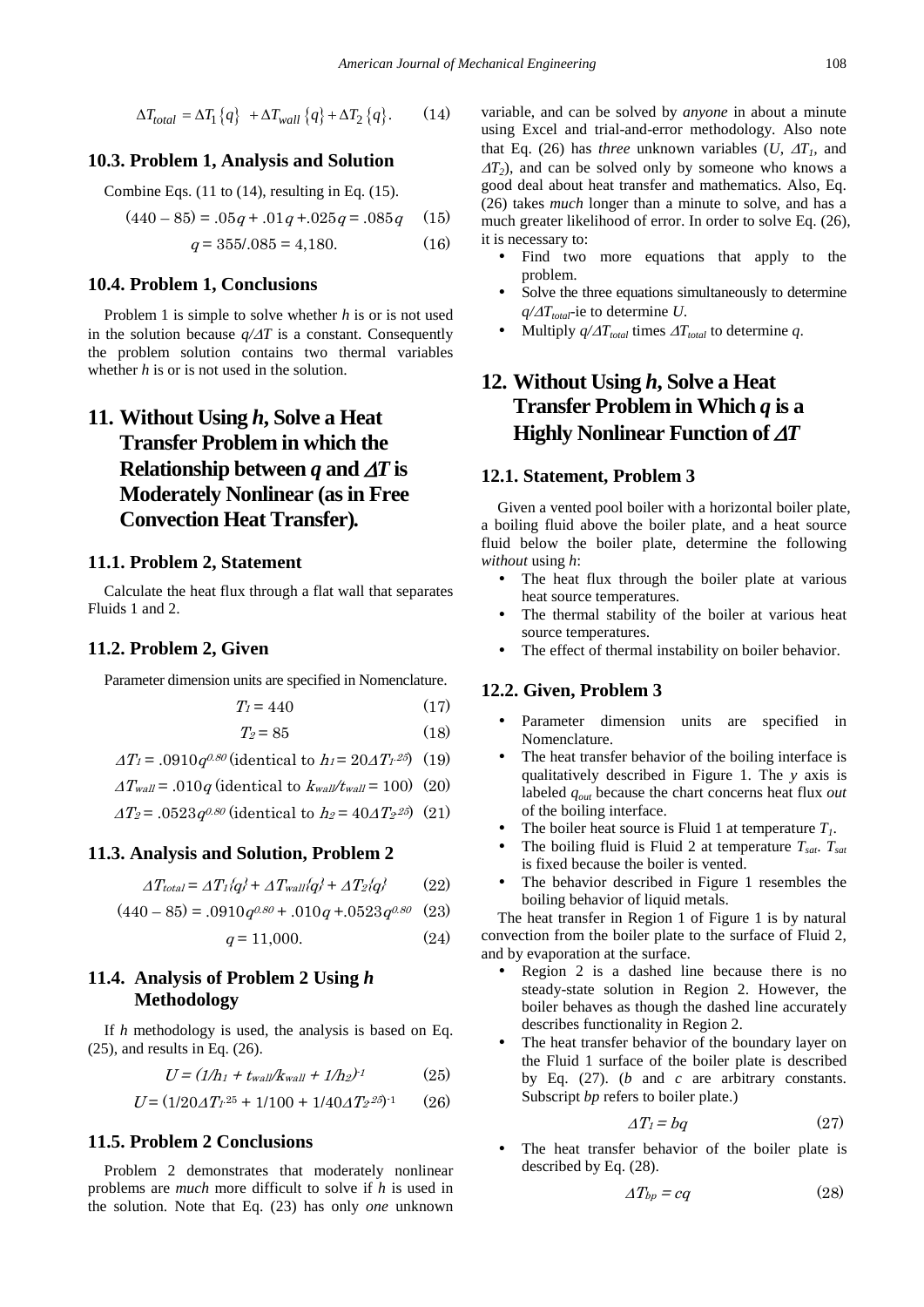### **12.3. How to Determine the Boiler Plate Heat Flux**

Figure 1 describes the relationship between heat flux *out* of the boiling interface (*qout*) and the temperature of the boiling interface  $(T_{bi})$ .  $q_{in}$  is the heat flux *into* the boiling interface.  $(440 - bq<sub>in</sub> - cq<sub>in</sub>)$  is the temperature of the boiling interface. On Figure 1, plot  $q_{in}$  vs  $(440 - bq_{in} - cq_{in})$ . The boiler plate heat flux is the heat flux at intersections of *qin* and *qout*.

### **12.4. How to Appraise the Thermal Stability of the Boiler**

The thermal stability of the boiler at an intersection of  $q_{in}$  and  $q_{out}$  is appraised by inspecting the intersection to determine whether a small perturbation would increase or decrease with time. If a small perturbation would decrease with time, the boiler is stable with regard to small perturbations. If a small perturbation would increase with time, the boiler is unstable. Symbolically, an intersection is thermally unstable if Inequality (29) is satisfied at the intersection.





### **12.5. How to Determine the Boiler Behavior that Results from Thermal Instability**

The boiler behavior that results from thermal instability is determined by inspecting intersections of *qin* and *qout*, and adjacent regions. If an intersection is thermally unstable, inspection of the chart will indicate either hysteresis or undamped oscillation in boiler plate temperature and heat flux.

#### **12.5.1. The Thermal Stability and Boiler Behavior that Result if there is only One Intersection of**  *qin* **and** *qout***, and it is in Region 1, 3, 4, or 5 of Figure 1**

If there is only one intersection of *qin* and *qout*, and it is in Region 1, 3, 4, or 5 of Figure 1, inspection of Figure 1

indicates that a small perturbation at the intersection would decrease with time. Therefore all intersections indicate thermal stability with regard to small perturbations. However, a boiler that is thermally stable with regard to small perturbations *may* be thermally unstable with regard to large perturbations.

#### **12.5.2. Thermal Stability and Boiler Behavior if There is One Intersection of**  $q_{in}$  **and**  $q_{out}$ **, and It is in Region 2 of Figure 1**

If there is only one intersection of *qin* and *qout*, and it is in Region 2 of Figure 1, inspection of the intersection and the adjacent regions indicates that small perturbations at the intersection increase with time, and result in undamped oscillations in heat flux and boiler plate temperature as operation jumps from the upper end of Region 1 to the upper part of Region 3, transitions to the lower end of Region 3, jumps down to the lower part of Region 1, transitions to the upper end of Region 1, jumps to the upper part of Region 3, etc.

#### **12.5.3. Thermal Stability and Boiler Behavior if There are Three Intersections of** *qin* **and** *qout***, and They Are in Regions 1, 2, and 3 of Figure 1**

If there are three intersections of *qin* and *qout*, and they are in Regions 1, 2, and 3 of Figure 1, inspection of the intersections and adjacent regions indicates that:

- The boiler operates in a stable manner in either Region 1 or Region 3.
- There are step changes in *qout* as *Tbi* is monotonically increased from Region 1 to Region 3, and as  $T_{bi}$  is monotonically decreased from Region 3 to Region 1.
- There are no undamped oscillations because, if the boiler is initially at an intersection in Region 2, it will transition to an intersection in either Region 1 or Region 3 where it will operate in a stable manner.

### **12.6. Solution of Problem 3 Using** *h* **Methodology**

It would be extremely difficult to solve Problem 3 using *h* methodology, as evidenced by the fact that an *h* methodology solution of a problem like Problem 3 is not found in American heat transfer texts or journals.

#### **12.7. Conclusions Based on Problems 1 to 3**

- Problem 1 demonstrates that proportional problems are easily solved whether *h* is or is not used in the solution.
- Problem 2 demonstrates that moderately nonlinear problems are *much* simpler to solve if *h* is *not* used in the solution.
- Problem 3 demonstrates that highly nonlinear problems are simple to solve if *h* methodology is *not* used in the solution. It would be extremely difficult to solve Problem 3 using *h* methodology, as evidenced by the fact that an *h* methodology solution of a problem like Problem 3 is not found in American heat transfer texts or journals.